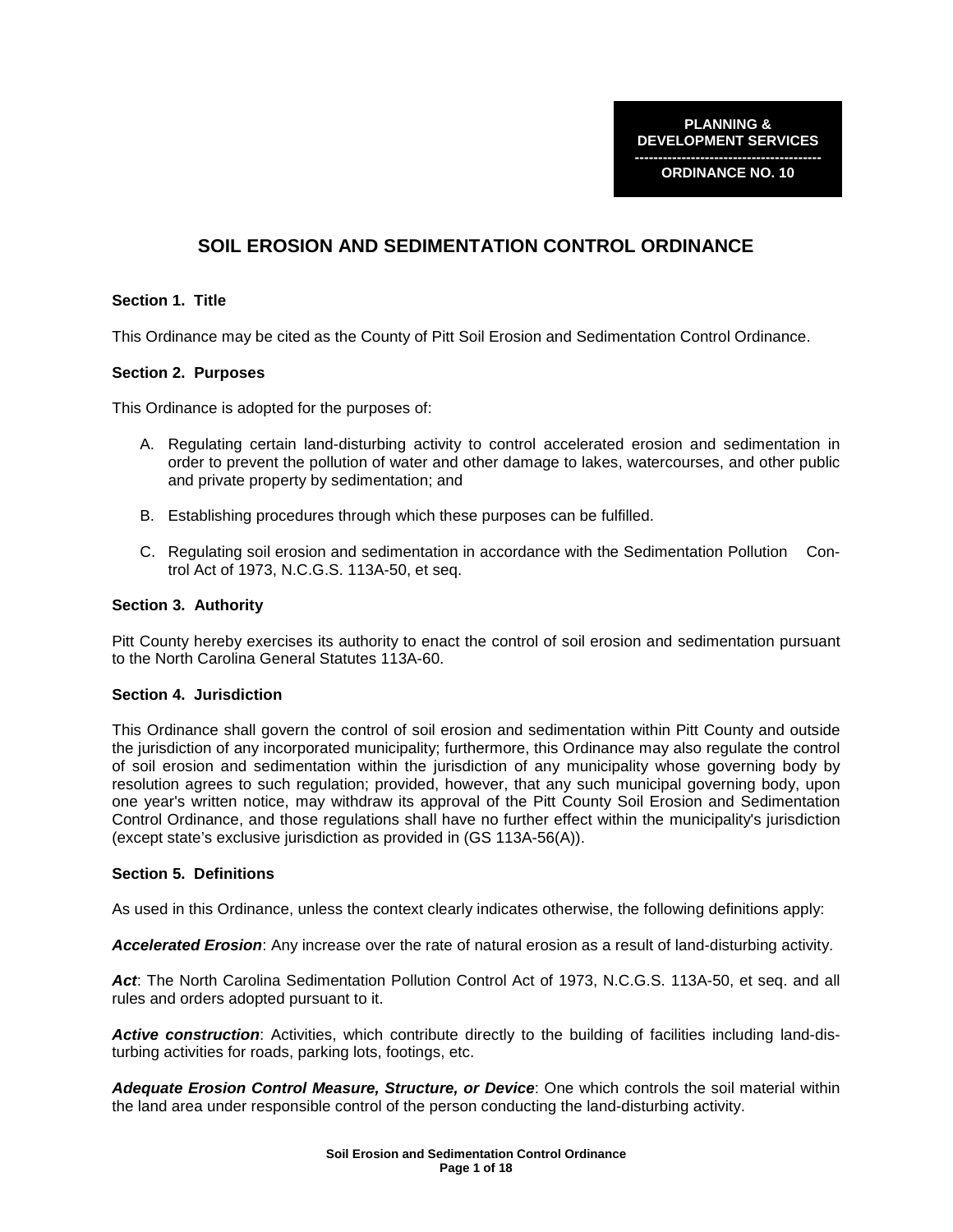**Affiliate**: A person that directly, or indirectly through one or more intermediaries' controls, is controlled by or is under common control of another person.

**Being conducted:** A land-disturbing activity has been initiated and permanent Stabilization of the site has not been completed.

**Borrow:** Fill material, which is required for on-site construction and is obtained from other locations.

**Buffer Zone**: The strip of land adjacent to a lake or natural watercourse.

**Caving**: The collapse of a bank by undercutting due to wearing away of the toe or an erodible soil layer above the toe.

**Coastal Counties**: The following Counties: Beaufort, Bertie, Brunswick, Camden, Carteret, Chowan, Craven, Currituck, Dare, Gates, Hertford, Hyde, New Hanover, Onslow, Pamlico, Pasquotank, Pender, Perquimans, Tyrrell and Washington.

**Commission**: The North Carolina Sedimentation Control Commission.

**Committee**: The Technical Review Committee (TRC).

**Completion of Construction or Development**: That no further land-disturbing activity is required on a phase of a project except that which is necessary for establishing a permanent ground cover.

**Denuded:** The removal of ground cover from, on, or above the soil surface.

**Department**: The North Carolina Department of Environment and Natural Resources (DENR).

**Director**: The Director of the Division of Energy, Mineral, and Land Resources of the Department of Environment and Natural Resources.

**Discharge Point**: The point at which runoff leaves a tract of land.

**District**: The Pitt County Soil and Water Conservation District created pursuant to Chapter 139, North Carolina General Statutes.

**Drainage Easement**: A minimum strip of land reserved for conveyance of stormwater generally located along the rear or side lot lines, but may cross lots at such points that will not pose a hazard to persons or property.

**Energy Dissipator**: A structure or a shaped channel section with mechanical armoring placed at the outlet of pipes or conduits to receive and break down the energy from high velocity flow.

**Erosion**: The wearing away of land surface by the action of wind, water, gravity, or any combination thereof.

**Failure**: The collapse or slippage of a large mass of bank material into a ditch or stream.

**Ground Cover**: Any natural vegetative growth or other material which renders the soil surface stable against accelerated erosion.

**High Quality Waters**: Those classified as such in 15A NCAC 2B.0101(e)(5) - General Procedures, which is incorporated herein by reference to include further amendments pursuant to G.S. 150B-14(c).

**High Quality Water (HQW) Zones**: Areas in the Coastal Counties that are within 575 (five hundred and seventy-five) feet of High Quality Waters and for the remainder of the state areas that are within one mile and drain to HQW's.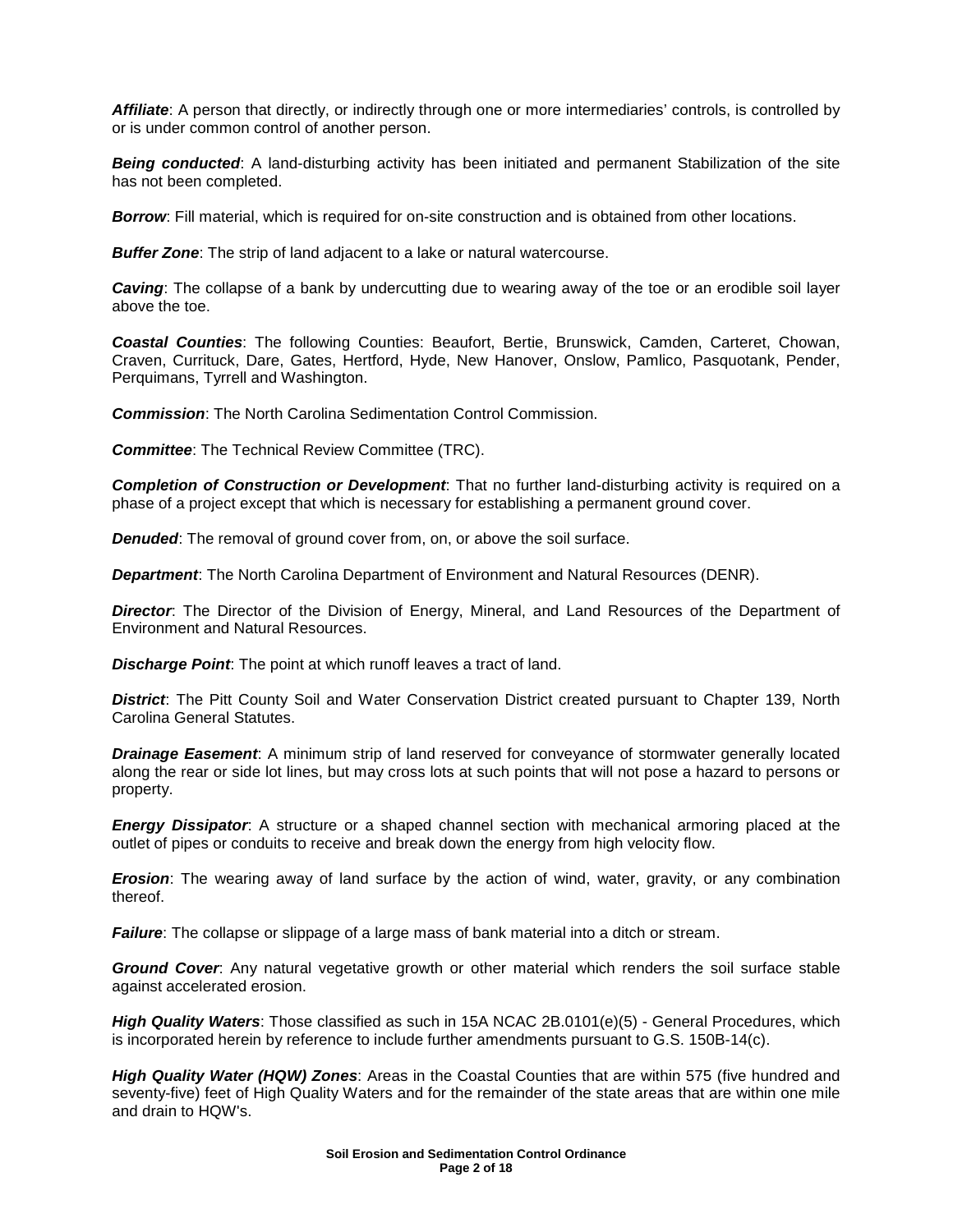**Lake or Natural Watercourse**: Any stream, river, brook, swamp, sound, bay, creek, run, branch, canal, waterway, estuary, and any reservoir, lake or pond, natural or impounded, in which sediment may be moved or carried in suspension, and which could be damaged by accumulation of sediment.

**Land-disturbing Activity**: Any use of the land by any person in residential, industrial, educational, institutional or commercial development, highway and road construction and maintenance that results in a change in the natural cover or topography and that may cause or contribute to sedimentation.

**Local Government**: Any county, incorporated village, town, or city, or any combination of counties, incorporated villages, towns, and cities, acting through a joint program pursuant to the provisions of the Act.

**Natural Erosion**: The wearing away of the earth's surface by water, wind, or other natural agents under natural environmental conditions undisturbed by man.

**On-site soil loss**: Sedimentation that has not been deposited off-site, but has been deposited from its natural origin on a given parcel of property.

**Parent**: An affiliate that directly or indirectly through one or more intermediaries, controls another person.

**Person**: Any individual, partnership, firm, association, joint venture, public or private corporation, trust, estate, commission, board, public or private institution, utility, cooperative, interstate body, or other legal entity.

**Person Conducting Land-Disturbing Activity**: Any person who may be held responsible for a violation unless expressly provided otherwise by this Ordinance, the Act, or any order adopted pursuant to this Ordinance or the Act.

**Person Responsible for the Violation**: As used in this Ordinance, and G.S. 113A-64, means:

- A. The developer or other person who has or holds himself out as having financial or operational control over the land-disturbing activity; or
- B. The landowner or person in possession or control of the land when he has directly or indirectly allowed the land-disturbing activity or has benefited from it or he has failed to comply with any provision of this Ordinance, the Act, or any order adopted pursuant to this Ordinance or the Act as imposes a duty upon him.

**Phase of Grading:** One of two types of grading, rough or fine.

**Plan:** An erosion and sedimentation control plan.

**Receiving Watercourse**: A lake, natural watercourse, or other natural or manmade area into which stormwater run-off flows from a land-disturbing activity.

**Rill Erosion**: The removal of soil particles from a bank slope by surface runoff moving through relatively small channels.

Sediment: solid particulate matter, both mineral and organic, that has been or is being transported by water, air, gravity, or ice from its site of origin.

**Sedimentation**: The process by which sediment resulting from accelerated erosion has been or is being transported off the site of the land-disturbing activity or into a lake or natural watercourse.

**Siltation**: Sediment resulting from accelerated erosion which is settleable or removable by properly designed, constructed, and maintained control measures; and which has been transported from its point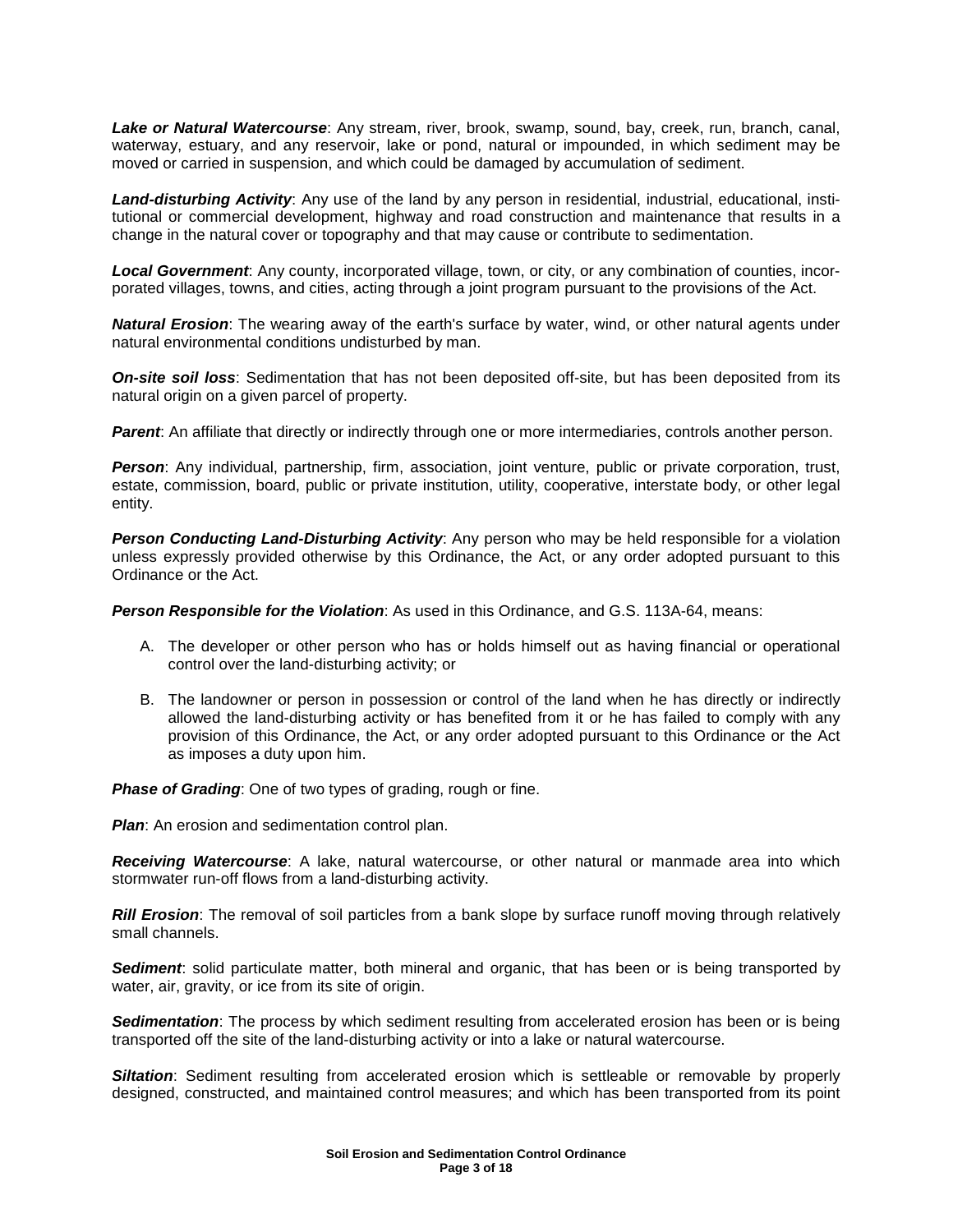of origin within the site of a land-disturbing activity; and which has been deposited, or is in suspension in water.

**Storm Drainage Facilities**: The system of inlets, conduits, channels, ditches, and appurtenances which serve to collect and convey storm water through and from a given drainage area.

**Storm Water Runoff**: The direct runoff of water resulting from precipitation in any form.

**Subsidiary:** An affiliate that is directly or indirectly through one or more intermediaries, controlled by another person.

**Technical Review Committee (TRC)**: Representatives of local and state agencies who collectively review and evaluate Erosion and Sedimentation Control Plans for compliance with all regulations.

**Ten Year Storm**: The surface runoff resulting from a rainfall of an intensity expected to be equaled or exceeded, on the average, once in ten years, and of a duration which will produce the maximum peak rate of runoff, for the watershed of interest under average antecedent wetness conditions.

**Tract**: All contiguous land and bodies of water being disturbed or to be disturbed as a unit, regardless of ownership.

**Twenty-Five Year Storm**: The surface runoff resulting from a rainfall of an intensity expected to be equaled or exceeded, on the average, once in 25 years, and of a duration which will produce the maximum peak rate of runoff, from the watershed of interest under average antecedent wetness conditions.

**Uncovered**: The removal of ground cover from, on, or above the soil surface.

**Undertaken:** The initiating of any activity, or phase of activity, which results or will result in a change in the ground cover or topography of a tract of land.

**Velocity**: The average velocity of flow through the cross section of the main channel at the peak flow of the storm of interest. The cross section of the main channel shall be that area defined by the geometry of the channel plus the area of flow below the flood height defined by vertical lines at the main channel banks. Overload flows are not to be included for the purpose of computing velocity of flow.

**Waste**: Surplus materials resulting from on-site construction and disposed of at other locations.

**Working Days**: Days exclusive of Saturday and Sunday during which weather conditions or soil conditions permit land-disturbing activity to be undertaken.

#### **Section 6. Scope and Exclusions**

This Ordinance shall not apply to the following land-disturbing activities:

- A. Activities, including the breeding and grazing of livestock, undertaken on agricultural land for the production of plants and animals useful to man, including, but not limited to:
	- 1. Forages and sod crops, grains and feed crops, tobacco, cotton, and peanuts.
	- 2. Dairy animals and dairy products.
	- 3. Poultry and poultry products.
	- 4. Livestock, including beef cattle, sheep, swine, horses, ponies, mules, and goats.
	- 5. Bees and apiary products.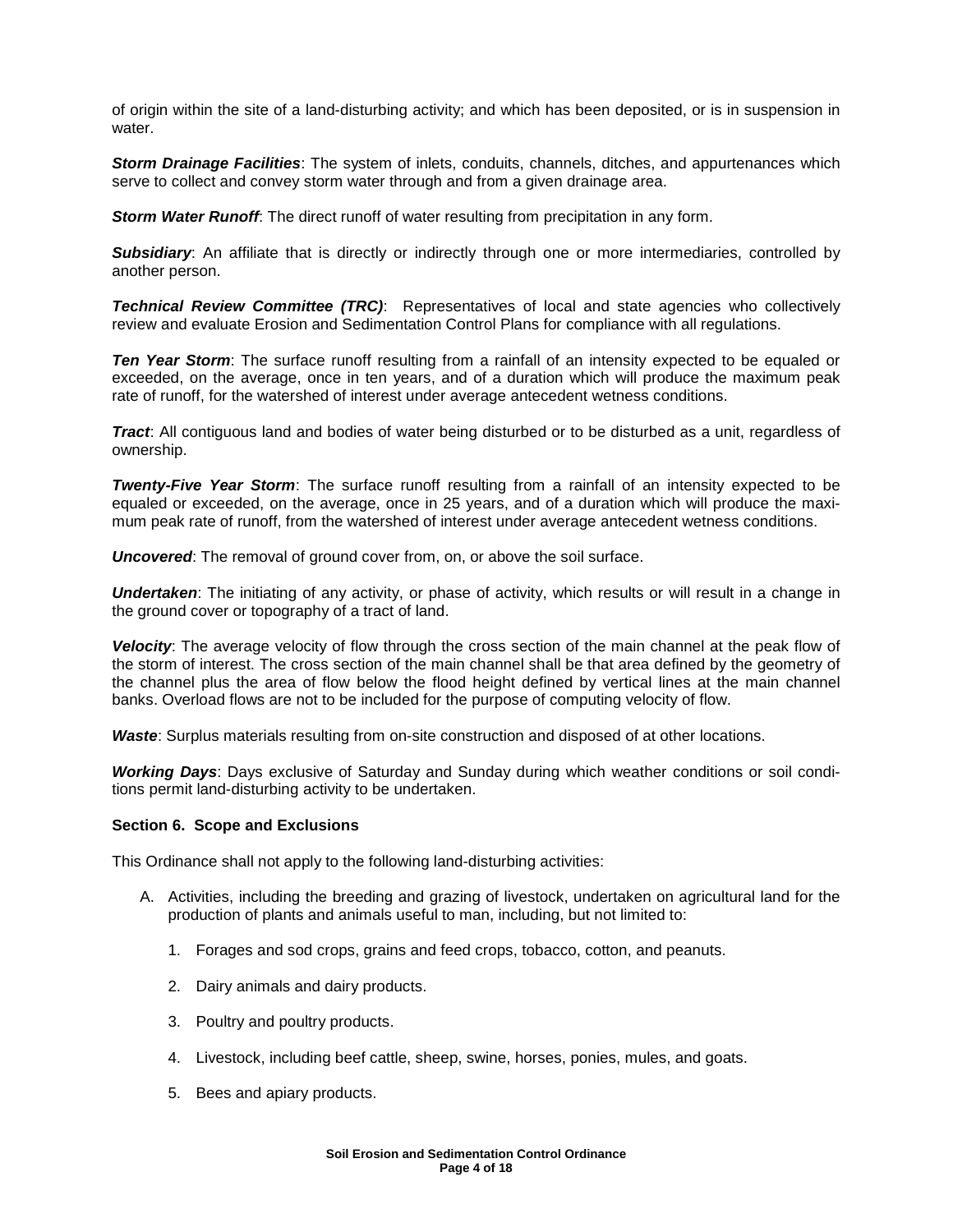- 6. Fur producing animals.
- B. Activities undertaken on forestland for the production and harvesting of timber and timber products and conducted in accordance with best management practices set out in Forest Practice Guidelines Related to Water Quality as adopted by the Department. If land-disturbing activity undertaken on forest land for the production and harvesting of timber and timber products is not conducted in accordance with Forest Practice Guidelines Related to Water Quality, the provisions of this Ordinance shall apply to such activity and any related land-disturbing activity on the tract.
- C. Activities for which a permit is required under the Mining Act of 1971, Article 7 of Chapter 74 of the General Statutes.
- D. Land-disturbing activity over which the State has exclusive regulatory jurisdiction as provided in G.S. 113A-56(a).
- E. For the duration of an emergency, activities essential to protect human life.

#### **Section 7. General Requirements**

- A. Plan Required. No person shall initiate any land-disturbing activity when more than one acre is to be disturbed, without having an erosion control plan approved by the County of Pitt.
- B. Less than one acre disturbance. Whenever the disturbed area on a tract is to be less than one acre, no erosion control plan is required. However, the person conducting the land-disturbing activity is still responsible for installing and maintaining erosion control measures.
- C. Protection of Property. Persons conducting land-disturbing activity shall take all reasonable measures to protect all public and private property from damage caused by such activity.
- D. More Restrictive Rules Shall Apply. Whenever conflicts exist between federal, state, or local laws, ordinances, or rules, the more restrictive provision shall apply.

#### **Section 8. Administration**

- A. Pitt County Technical Review Committee (TRC)
	- 1. Composition: The Committee as established by the Pitt County Board of Commissioners on May 21, 1991, shall consist of one representative from each of the following agencies:

North Carolina Department of Transportation

Pitt County Emergency Services Department

Pitt County Engineering Department

Pitt County Environmental Health Division

Pitt County Planning Department

Pitt County Soil Conservation Service

Any change in the membership structure of the Technical Review Committee shall be approved by the Board of Commissioners.

2. Duties: The Committee shall review all erosion and sedimentation control plans. It shall approve, modify, or disapprove based on the plan's compliance with this Ordinance.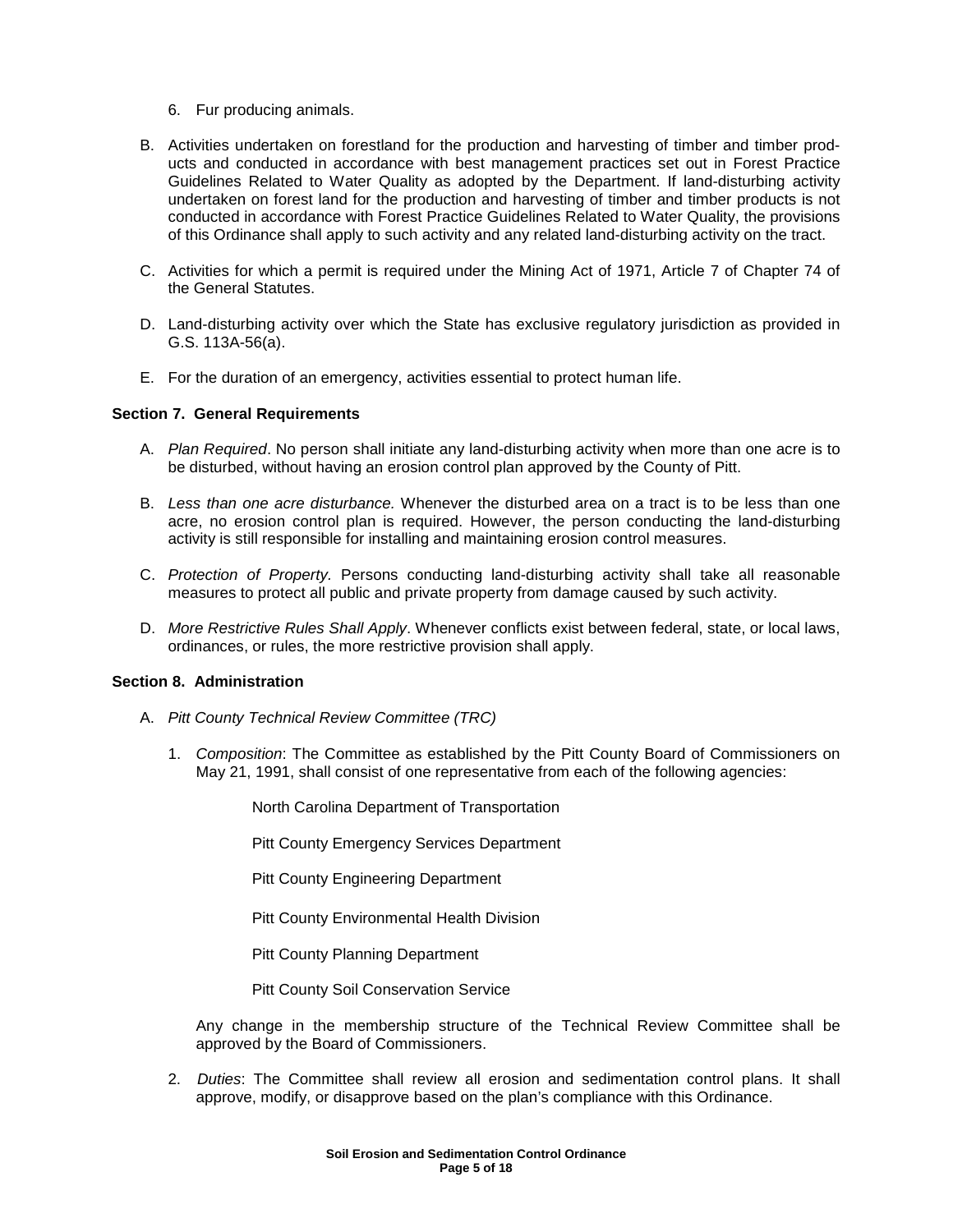- 3. Organization: The Committee shall operate as a staff committee and shall meet and correspond as necessary to approve plans and enforce this Ordinance.
- B. Pitt County Sediment Control Officer
	- 1. Appointment: The Pitt County Manager shall appoint a Sediment Control Officer. The Sediment Control Officer may be a County employee.
	- 2. Term of Appointment: The term of the Sediment Control Officer shall be determined by the County Manager.
	- 3. Duties: The Sediment Control Officer shall be:
		- a. Responsible for the enforcement of the Pitt County Sediment Control Ordinance;
		- b. Responsible for periodic on-site inspections.

### **Section 9. Basic Control Objectives**

An erosion and sedimentation control plan may be disapproved for failure to comply with this Ordinance or if the plan fails to address the following control objectives:

- A. Identify Critical Areas. On-site areas, which are subject to severe erosion, and off-site areas, which are especially vulnerable to damage from erosion and/or sedimentation, are to be identified and receive special attention.
- B. Limit Time of Exposure. All land-disturbing activity is to be planned and conducted to limit exposure of denuded areas to the shortest feasible time.
- C. Limit Exposed Areas. All land-disturbing activity is to be planned and conducted to minimize the size of the area to be exposed or denuded at any one time.
- D. Control Surface Water. Surface water runoff originating upgrade of exposed areas should be controlled to reduce erosion and sediment loss during the period of exposure.
- E. Control Sedimentation. All land-disturbing activity is to be planned and conducted to prevent offsite sedimentation damage and on-site soil loss.
- F. Manage Storm Water Runoff. When the increase in the velocity of storm water runoff resulting from a land-disturbing activity is sufficient to cause accelerated erosion of the receiving watercourse, plans are to include measures to control the velocity to the point of discharge so as to minimize accelerated erosion of the site and increased sedimentation of the stream.

### **Section 10. Mandatory Standards for Land-disturbing Activity**

No land-disturbing activity subject to the control of this Ordinance shall be undertaken except in accordance with the following mandatory standards:

- A. Buffer Zone
	- 1. No land-disturbing activity during periods of construction or improvement to land shall be permitted in proximity to a lake or natural watercourse unless a buffer zone is provided along the margin of the watercourse of sufficient width to confine visible siltation within the twenty-five percent (25%) of the buffer zone nearest the land-disturbing activity. Waters that have been classified as trout waters by the Environmental Management Commission shall have an undisturbed buffer zone 25 feet wide or of sufficient width to confine visible siltation within the twenty-five percent (25%) of the buffer zone nearest the land-disturbing activity, whichever is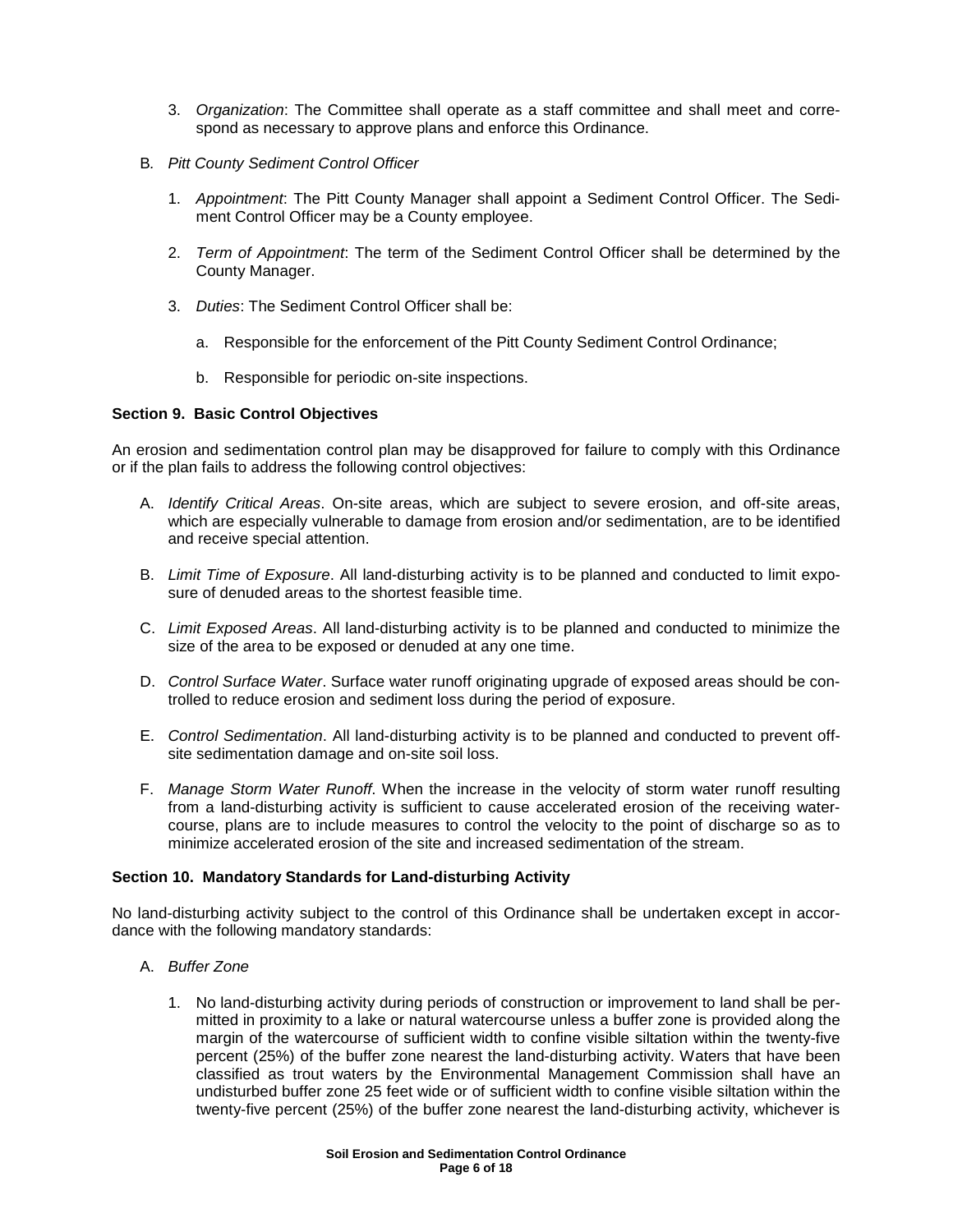greater. Provided, however, that the County of Pitt may approve plans which include landdisturbing activity along trout waters when the duration of said disturbance would be temporary and the extent of said disturbance would be minimal. This subdivision shall not apply to a land-disturbing activity in connection with the construction of facilities to be located on, over, or under a lake or natural watercourse.

- 2. Unless otherwise provided, the width of a buffer zone is measured from the edge of the water to the nearest edge of the disturbed area, with the 25 percent of the strip nearer the landdisturbing activity containing natural or artificial means of confining visible siltation.
- B. Graded Slopes and Fills. The angle for graded slopes and fills shall be no greater than the angle which can be retained by vegetative cover or other adequate erosion control devices or structures. In any event, slopes left exposed will, within 21 calendar days of completion of any phase of grading, be planted or otherwise provided with ground cover, devices, or structures sufficient to restrain erosion.
- C. Ground Cover. Whenever land-disturbing activity is undertaken on a tract comprising more than one acre, if more than one acre is uncovered, the person conducting the land-disturbing activity shall install such sedimentation and erosion control devices and practices as are sufficient to retain the sediment generated by the land-disturbing activity within the boundaries of the tract during construction upon and development of said tract, and shall plant or otherwise provide a permanent ground cover sufficient to restrain erosion after completion of construction or development. Except as provided in Section 11-B(5), provisions for a ground cover sufficient to restrain erosion must be accomplished within 15 working days or 90 calendar days following completion of construction or development whichever period is shorter.
- D. Prior Plan Approval. No person shall initiate any land-disturbing activity on a tract if more than one acre is to be uncovered unless, 30 or more days prior to initiating the activity, an erosion and sedimentation control plan for such activity is filed with and approved by the County of Pitt.

# **Section 11. Design and Performance Standards**

- A. Except as provided in Subsection B(2) hereinbelow, erosion and sedimentation control measures, structures, and devices shall be so planned, designed, and constructed as to provide protection from the calculated maximum peak rate of run off from the 10-year storm. Runoff rates shall be calculated using the procedures in the USDA, Soil Conservation Service's "National Engineering Field Manual for Conservation Practices", or other acceptable calculation procedures.
- B. In High Quality Water (HQW) zones the following design standards shall apply:
	- 1. Uncovered areas in HQW zones shall be limited at any time to a maximum total area within the boundaries of the tract of 20 acres. Only the portion of the land-disturbing activity within a HQW zone shall be governed by this Section. Larger areas may be uncovered within the boundaries of the tract with the written approval of the Director.
	- 2. Erosion and sedimentation control measures, structures, and devices within HQW zones shall be so planned, designed and constructed to provide protection from the run off of the 25-year storm which produces the maximum peak rate of run off as calculated according to procedures in the United States Department of Agriculture Natural Resources Conservation Service's "National Engineering Field Manual for Conservation Practices" or according to procedures adopted by any other agency of this State or the United States or any generally recognized organization or association.
	- 3. Sediment basins within HQW zones shall be designed and constructed such that the basin will have a settling efficiency of at lest 70% for the 40 micron (0.04 mm) size soil particle transported into the basin by the runoff of that 2-year storm which produces the maximum peak rate of runoff as calculated according to procedures in the United States Department of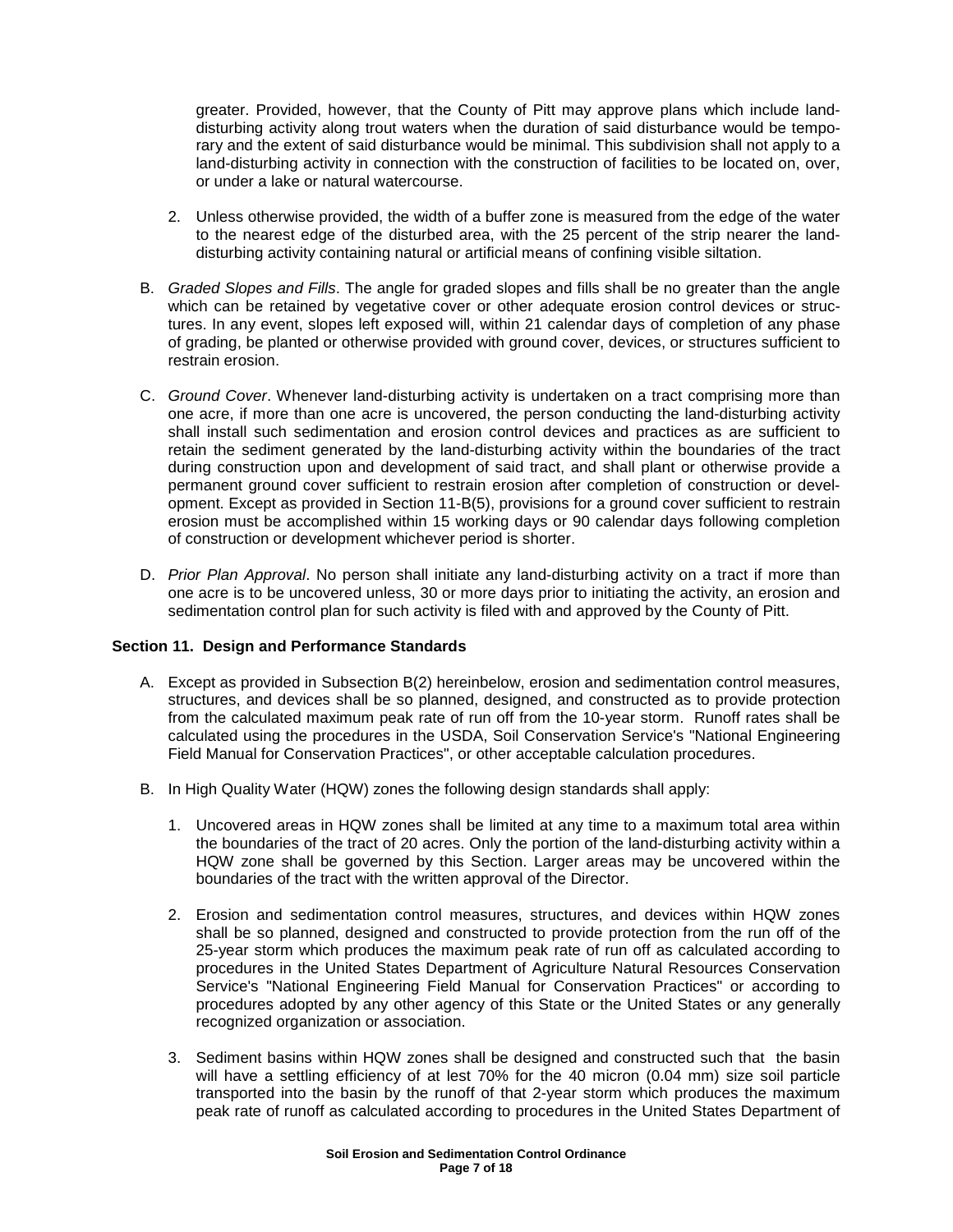Agriculture Soil Conservation Service's "National Engineering Field Manual for Conservation Practices" or according to procedures adopted by any other agency of this state or the United States or any generally recognized organization or association.

- 4. Newly constructed open channels in HQW zones shall be designed and constructed with side slopes no steeper than 2 horizontal to 1 vertical if a vegetative cover is used for stabilization unless soil conditions permit a steeper slope or where the slopes are stabilized by using mechanical devices, structural devices or other acceptable ditch liners. In any event, the angle for side slopes shall be sufficient to restrain accelerated erosion.
- 5. Ground cover sufficient to restrain erosion must be provided for any portion of a land-disturbing activity in a HQW zone within 15 working days or 60-calendar days following completion of construction or development, whichever period is shorter.

# **Section 12. Stormwater Outlet Protection**

- A. Persons shall conduct land-disturbing activity so that the post construction velocity of the 10-year storm run off in the receiving watercourse to the discharge point does not exceed the greater of:
	- 1. The velocity established by the table in Subsection D; or
	- 2. The velocities of the 10-year storm run off in the receiving watercourse prior to development.

If conditions (1) or (2) of this Paragraph cannot be met, then the receiving watercourse to and including the discharge point shall be designed and constructed to withstand the expected velocity anywhere the velocity exceeds the "prior to development" velocity by 10%.

- B. Acceptable Management Measures. Measures applied alone or in combination to satisfy the intent of this Section are acceptable if there are no objectionable secondary consequences. The Commission recognizes that the management of stormwater runoff to minimize or control downstream channel and bank erosion is a developing technology. Innovative techniques and ideas will be considered and may be used when shown to have the potential to produce successful results. Some alternatives are to:
	- 1. Avoid increases in surface runoff volume and velocity by including measures to promote infiltration to compensate for increased runoff from areas rendered impervious;
	- 2. Avoid increases in stormwater discharge velocities by using vegetated or roughened swales and waterways in lieu of closed drains and high velocity paved sections;
	- 3. Provide energy dissipators at outlets of storm drainage facilities to reduce flow velocities to the point of discharge. These may range from simple riprapped sections to complex structures;
	- 4. Protect watercourses subject to accelerated erosion by improving cross sections and/or providing erosion-resistant lining.
- C. Exceptions. This rule shall not apply where it can be demonstrated that stormwater discharge velocities will not create an erosion problem in the receiving watercourse.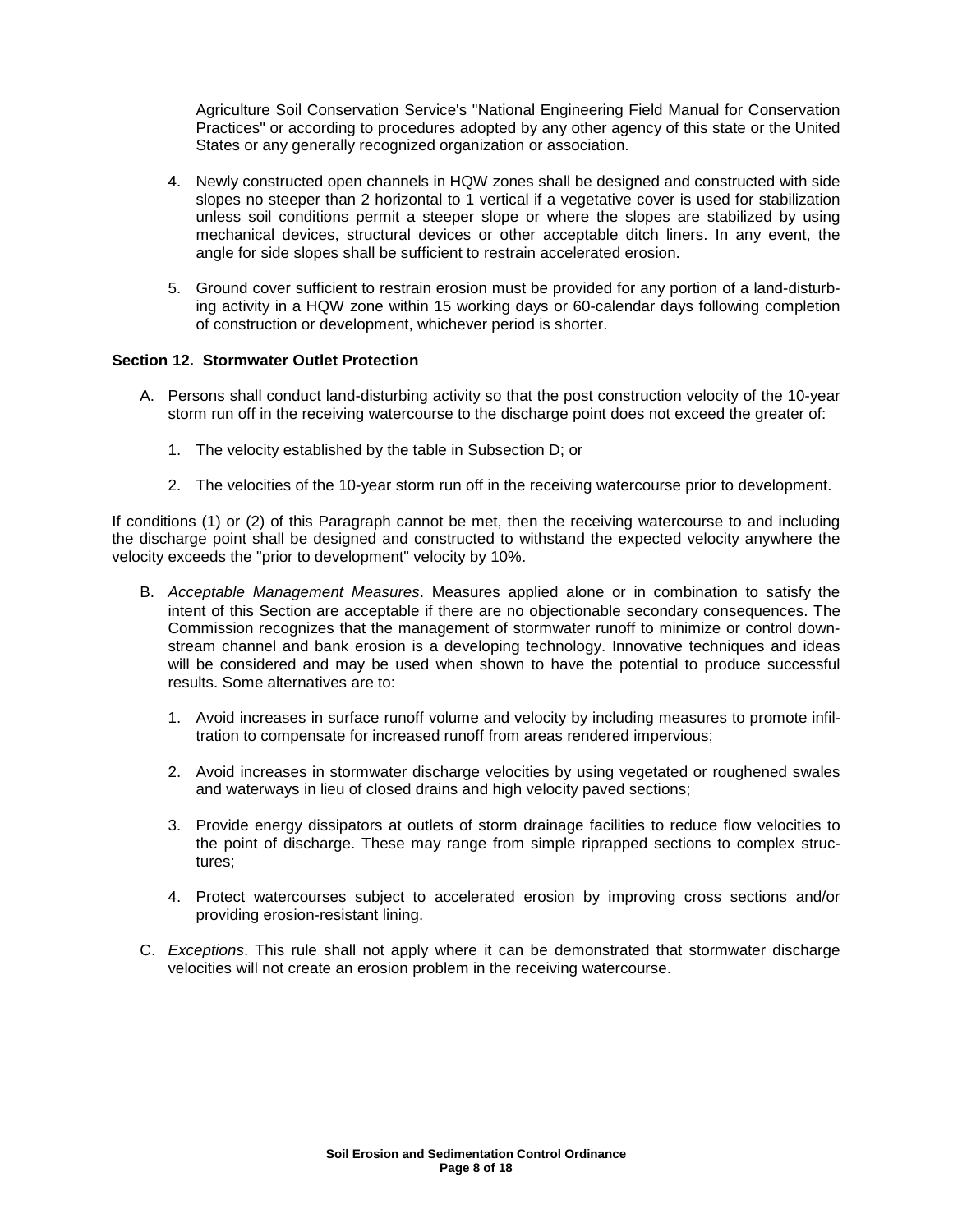D. The following is a table for maximum permissible velocity for stormwater discharges:

|                                        | <b>Maximum permissible velocities</b> |        |
|----------------------------------------|---------------------------------------|--------|
|                                        | F.P.S.                                | M.P.S. |
| <b>Material</b>                        |                                       |        |
| Fine sand (noncolloidal)               | 2.5                                   | .8     |
| Sandy loam (noncolloidal)              | 2.5                                   | .8     |
| Silt loam (noncolloidal)               | 3.0                                   | .9     |
| Ordinary firm loam                     | 3.5                                   | 1.1    |
| Fine gravel                            | 5.0                                   | 1.5    |
| Stiff clay (very colloidal)            | 5.0                                   | 1.5    |
| Graded, loam to cobbles (noncolloidal) | 5.0                                   | 1.5    |
| Graded, silt to cobbles (colloidal)    | 5.5                                   | 1.7    |
| Alluvial silts (noncolloidal)          | 3.5                                   | 1.1    |
| Alluvial silts (colloidal)             | 5.0                                   | 1.5    |
| Coarse gravel (noncolloidal)           | 6.0                                   | 1.8    |
| Cobbles and shingles                   | 5.5                                   | 1.7    |
| Shales and hard pans                   | 6.0                                   | 1.8    |

Source - Adapted from recommendations by Special Committee on Irrigation Research, American Society of Civil Engineers, 1926, for channels with straight alignment. For sinuous channels, multiply allowable velocity by 0.95 for slightly sinuous, by 0.9 for moderately sinuous channels, and by 0.8 for highly sinuous channels.

### **Section 13. Borrow and Waste Areas**

When the person conducting the land-disturbing activity is also the person conducting the borrow or waste disposal activity, areas from which borrow is obtained and which are not regulated by the provisions of the Mining Act of 1971, and waste areas for surplus materials other than landfills regulated by the Department's Division of Solid Waste Management, shall be considered as part of the land-disturbing activity where the borrow material is being used or from which the waste material originated. When the person conducting the land-disturbing activity is not the person obtaining the borrow and/or disposing of the waste, these areas shall be considered a separate land-disturbing activity.

### **Section 14. Access and Haul Roads**

Temporary access and haul roads, other than public roads, constructed or used in connection with any land-disturbing activity shall be considered a part of such activity.

### **Section 15. Operations in Lakes or Natural Watercourses**

Land-disturbing activity in connection with construction in, on, over, or under a lake or natural watercourse shall be planned and conducted in such manner as to minimize the extent and duration of disturbance of the stream channel. The relocation of a stream, where relocation is an essential part of the proposed activity, shall be planned and executed so as to minimize changes in the stream flow characteristics, except when justification for significant alteration to flow characteristic is provided. This rule shall not require ground cover on cleared land forming the future basin of a planned reservoir, provided adequate erosion and sediment control measures are in place.

### **Section 16. Responsibility for Maintenance**

During the development of a site, the person conducting the land-disturbing activity shall install and maintain all temporary and permanent erosion and sedimentation control measures as required by the approved plan or any provision of this Ordinance, the Act, or any order adopted pursuant to this Ordinance or the Act. After site development, the land owner or person in possession or control of the land shall install and/or maintain all necessary permanent erosion and sediment control measures, except those measures installed within a road or street right-of-way or easement accepted for maintenance by a governmental agency.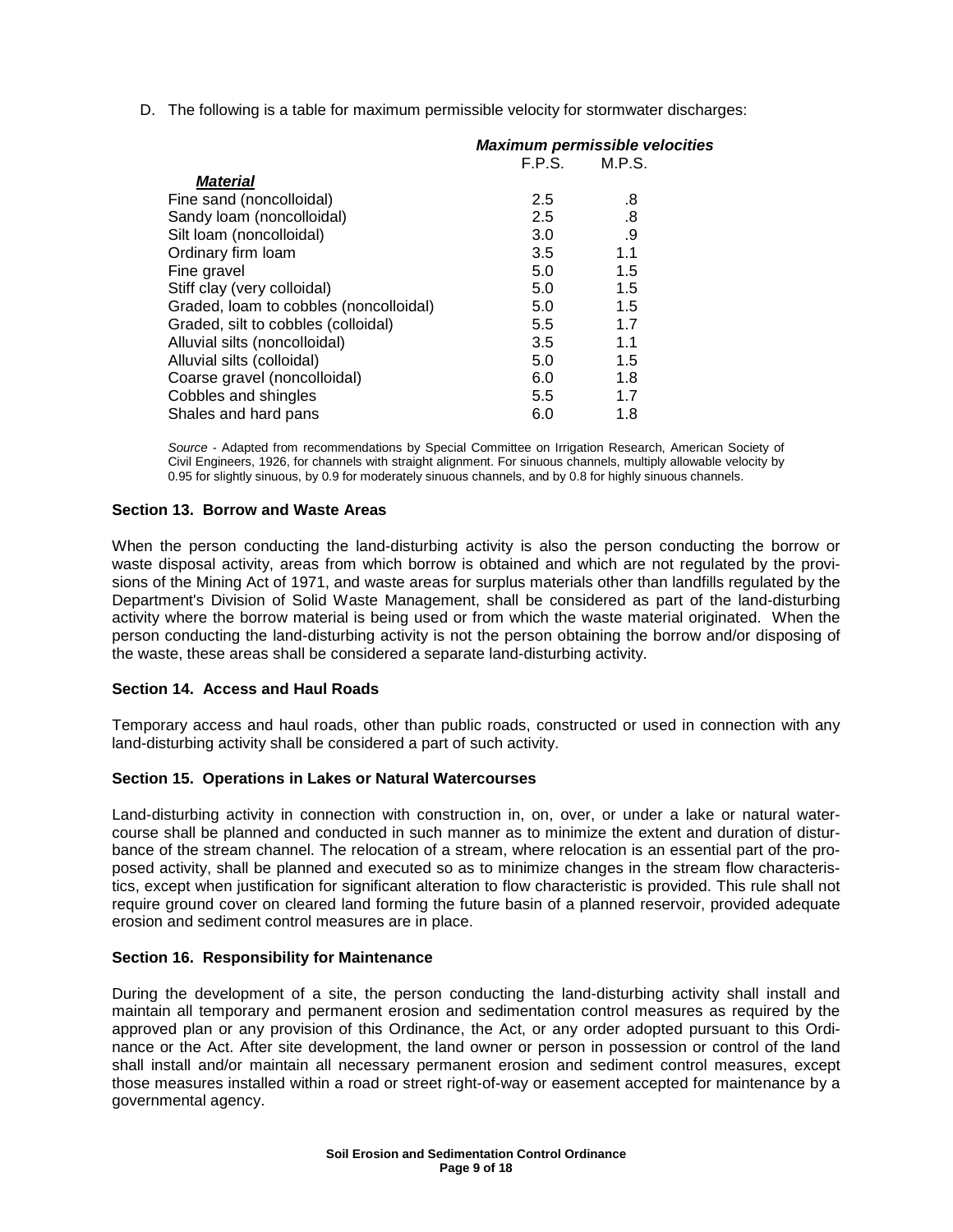### **Section 17. Additional Measures**

Whenever the County of Pitt determines that significant sedimentation is occurring as a result of landdisturbing activity, despite application and maintenance of protective practices, the person conducting the land disturbing activity will be required to and shall take additional protective action.

# **Section 18. Existing Uncovered Areas**

- A. All uncovered areas existing on the effective date of this Ordinance which resulted from land-disturbing activity exceed one acre, are subject to continued accelerated erosion, and are causing off-site damage from sedimentation, shall be provided with a ground cover or other protective measures, structures, or devices sufficient to restrain accelerated erosion and control off-site sedimentation.
- B. The County of Pitt will serve upon the landowner or other person in possession or control of the land a written notice of violation by registered or certified mail, return receipt requested, or other means reasonably calculated to give actual notice. The notice will set forth the measures needed to comply and will state the time within which such measures must be completed. In determining the measures required and the time allowed for compliance, the authority serving notice shall take into consideration the economic feasibility, technology, and quantity of work required, and shall set reasonable and attainable time limits of compliance.
- C. The County of Pitt reserves the right to require preparation and approval of an erosion control plan in any instance where extensive control measures are required.
- D. This rule shall not require ground cover on cleared land forming the future basin of a planned reservoir, provided adequate erosion and sediment control measures are in place.

### **Section 19. Permits**

- A. No person shall undertake any land-disturbing activity subject to this Ordinance without first obtaining a permit therefore from the County of Pitt except that no permit shall be required for any land-disturbing activity:
	- 1. For the purpose of fighting fires; or
	- 2. For the stock piling of raw or processed sand, stone, or gravel in material processing plants and storage yards, provided that sediment control measures have been utilized to protect against off-site damage; or
	- 3. That do not intend to exceed 43,560 square feet in surface area. In determining the area, lands under one or diverse ownership being developed as a unit will be aggregated.
- B. The Pitt County Board of Commissioners may establish a fee if considered necessary.

### **Section 20. Erosion and Sedimentation Control Plans**

- A. An erosion control plan shall be prepared for all land-disturbing activities subject to this Ordinance whenever the proposed activity is to be undertaken on a tract comprising more than one acre, if more than one acre is to be uncovered. The plan shall be filed with the County of Pitt and a copy shall be simultaneously submitted to the Pitt County Soil and Water Conservation District, at least 30 days prior to the commencement of the proposed activity.
- B. Persons conducting land-disturbing activity on a tract which covers one or more acres shall file six copies of the erosion control plan with the County of Pitt, at least 30 days prior to beginning such activity and shall keep another copy of the plan on file at the job site. After approving the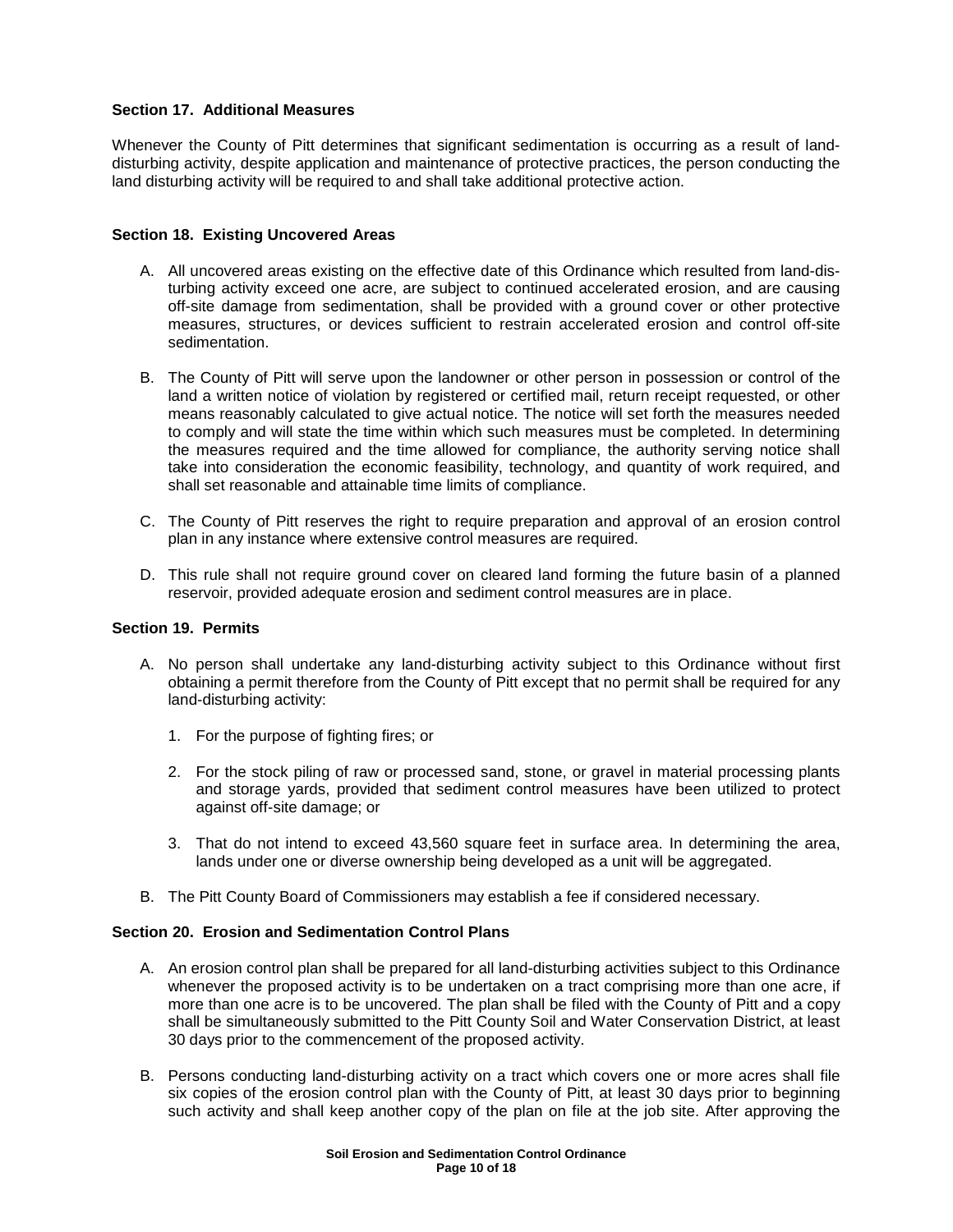plan, if the County of Pitt either upon review of such plan or on inspection of the job site, determines that a significant risk of accelerated erosion or off-site sedimentation exists, the County of Pitt will require a revised plan. Pending the preparation of the revised plan, work shall cease or shall continue under conditions outlined by the appropriate authority.

- C. Erosion control plans may be disapproved unless accompanied by an authorized statement of financial responsibility and ownership. This statement shall be signed by the person financially responsible for the land-disturbing activity or his attorney in fact. The statement shall include the mailing and street addresses of the principal place of business of the person financially responsible and of the owner of the land or their registered agents. If the person financially responsible is not a resident of North Carolina, a North Carolina agent must be designated in the statement for the purpose of receiving notice of compliance or non-compliance with the plan, the Act, this Ordinance, or rules or orders adopted or issued pursuant to this Ordinance.
- D. The Pitt Soil and Water Conservation District shall review the plan and submit any comments and recommendations to the County of Pitt within 20 days after the Soil and Water Conservation District received the erosion control plan, or within any shorter period of time as may be agreed upon by the Soil and Water Conservation District and Pitt County. Failure of the Soil and Water Conservation District to submit its comments and recommendations within 20 days or within any agreed upon shorter period of time shall not delay final action on the plan.
- E. The County of Pitt will review each complete plan submitted to them and within 30 days of receipt thereof will notify the person submitting the plan that it has been approved, approved with modifications, approved with performance reservations, or disapproved. The County shall condition approval of a plan based on the applicant's compliance with federal and state water quality laws, rules and regulations. Failure to approve, approve with modifications, approve with performance modifications or disapprove a complete erosion and sedimentation control plan within 30 days of receipt shall be deemed approval. Disapproval of a plan must specifically state in writing the reasons for disapproval. The County of Pitt must approve, approve with modifications, or disapprove a revised plan within 15 days of receipt, or it is deemed to be approved. If, following commencement of a land-disturbing activity pursuant to an approved plan, the County of Pitt determines that the plan is inadequate to meet the requirements of this Ordinance, the County of Pitt may require any revisions of the plan that is necessary to comply with this Ordinance. Failure to approve, approve with modifications or disapprove a revised erosion control plan within 15 days of receipt shall be deemed approval of the plan. The County of Pitt may establish an expiration date for erosion control plans approved under this Ordinance.
- F. Any plan submitted for a land disturbing activity for which an environmental document is required by the North Carolina Environmental Policy Act (G.S. 113A-1, et. seq.) shall be deemed incomplete until a complete environmental document is available for review. The County of Pitt shall promptly notify the person submitting the plan that the 30 day time limit for review of the plan pursuant to Section 20-E of this Ordinance shall not begin until a complete environmental document is available for review.
- G. The plan required by this Section shall contain architectural and engineering drawings, maps, assumptions, calculations, and narrative statements as needed to adequately describe the proposed development of the tract and the measures planned to comply with the requirements of this Ordinance. Plan content may vary to meet the needs of specific site requirements. Detailed guidelines for plan preparation may be obtained from the County of Pitt on request.
- H. A local government may disapprove an erosion control plan upon finding that an applicant, or a parent, subsidiary or other affiliate of the applicant:
	- 1. Is conducting or has conducted land disturbing activity without an approved plan, or has received notice of violation of a plan previously approved by the Commission or a local government pursuant to the Act and has not complied with the notice within the time specified in the notice;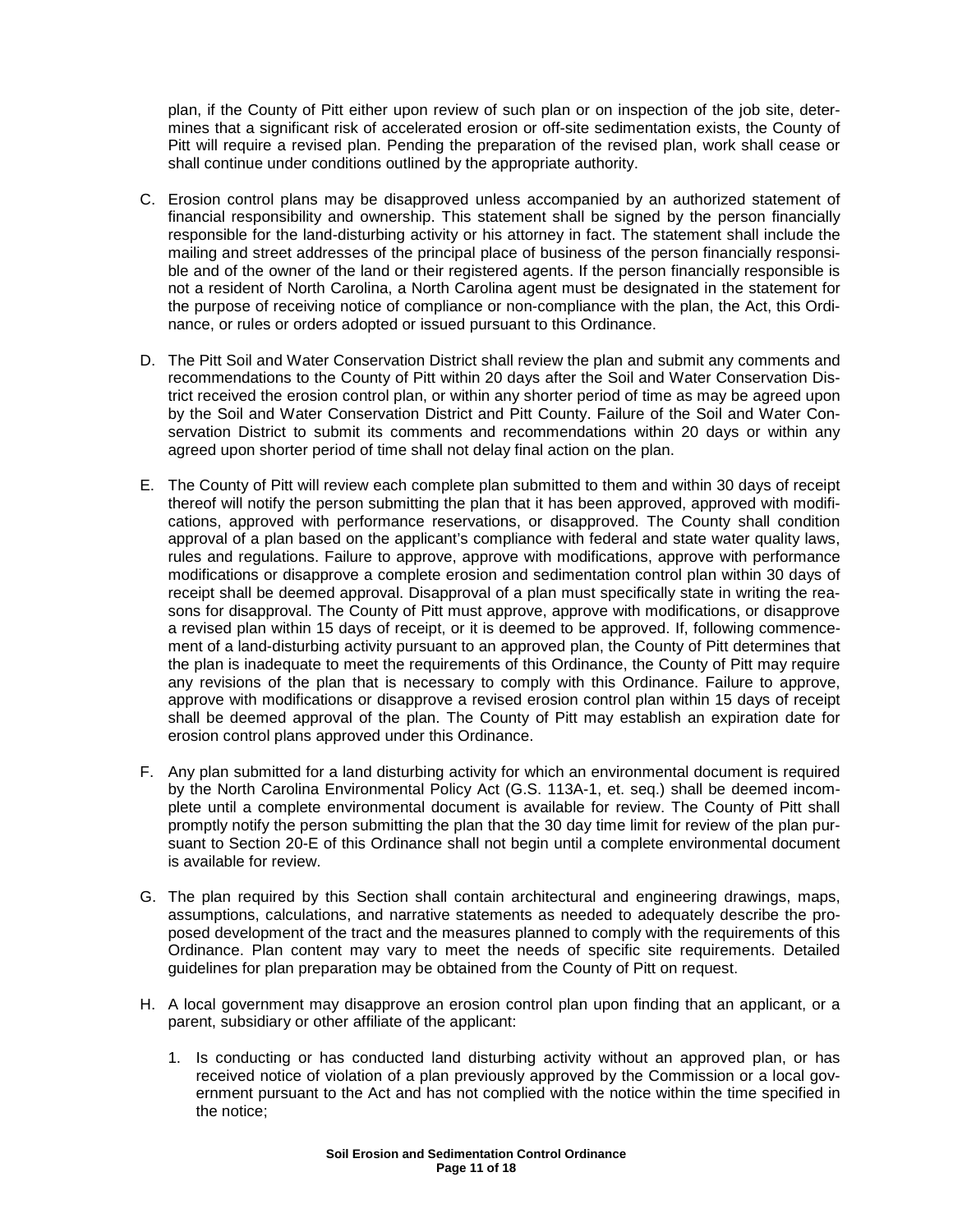- 2. Has failed to pay a civil penalty assessed pursuant to the Act or a local Ordinance adopted pursuant to the Act by the time the payment is due;
- 3. Has been convicted of a misdemeanor pursuant to G.S. 113A-64(b) or any criminal provision of a local Ordinance adopted pursuant to the Act;
- 4. Has failed to substantially comply with State rules or local ordinances and regulations adopted pursuant to the Act;
- 5. Has failed to submit a revised plat reflecting recommended changes by TRC by the given deadline following a TRC meeting.

For purposes of this subsection H, an applicant's record may be considered for only the two years prior to the application date.

I. The plan shall consist of a narrative report and map.

The narrative shall contain the following:

- 1. The name and address of the landowner, the developer, registered agent, attorney-in-fact, and the person submitting the plan;
- 2. A general description of the predominant soil types on the site;
- 3. A timing schedule and sequence of operations stating the expected starting and completion dates of the development sequence;
- 4. The estimated time of exposure of each area prior to the completion of effective erosion and sedimentation control measures and other related data such as seeding mixtures and rates, type of sod, seed bed preparation, lime and fertilizer application, and mulching;
- 5. A statement giving any applicable engineering assumptions and calculations.

The map shall contain the following:

- 1. Title, scale, north arrow, date, and name of person preparing the plan;
- 2. Vicinity map drawn to a scale of not less than 2,000 ft. to one inch showing the relationship of the site to its general surroundings;
- 3. Boundary lines of the site on which the work is to be performed, including the approximate acreage of the site;
- 4. Existing contours with intervals of not more than five feet where the slope is from ten percent to twenty percent and not more than two feet where the slope is less than ten percent;
- 5. Existing topography, including existing streams and ditches, water bodies, structures, road, and vegetative cover of the site and on land adjacent to the site;
- 6. Proposed improvements of the site, proposed changes to the land surface and vegetative cover, and areas of cuts and fills;
- 7. All drainage provisions, including culvert piping, ditches, sediment basins, diversions, or other devices;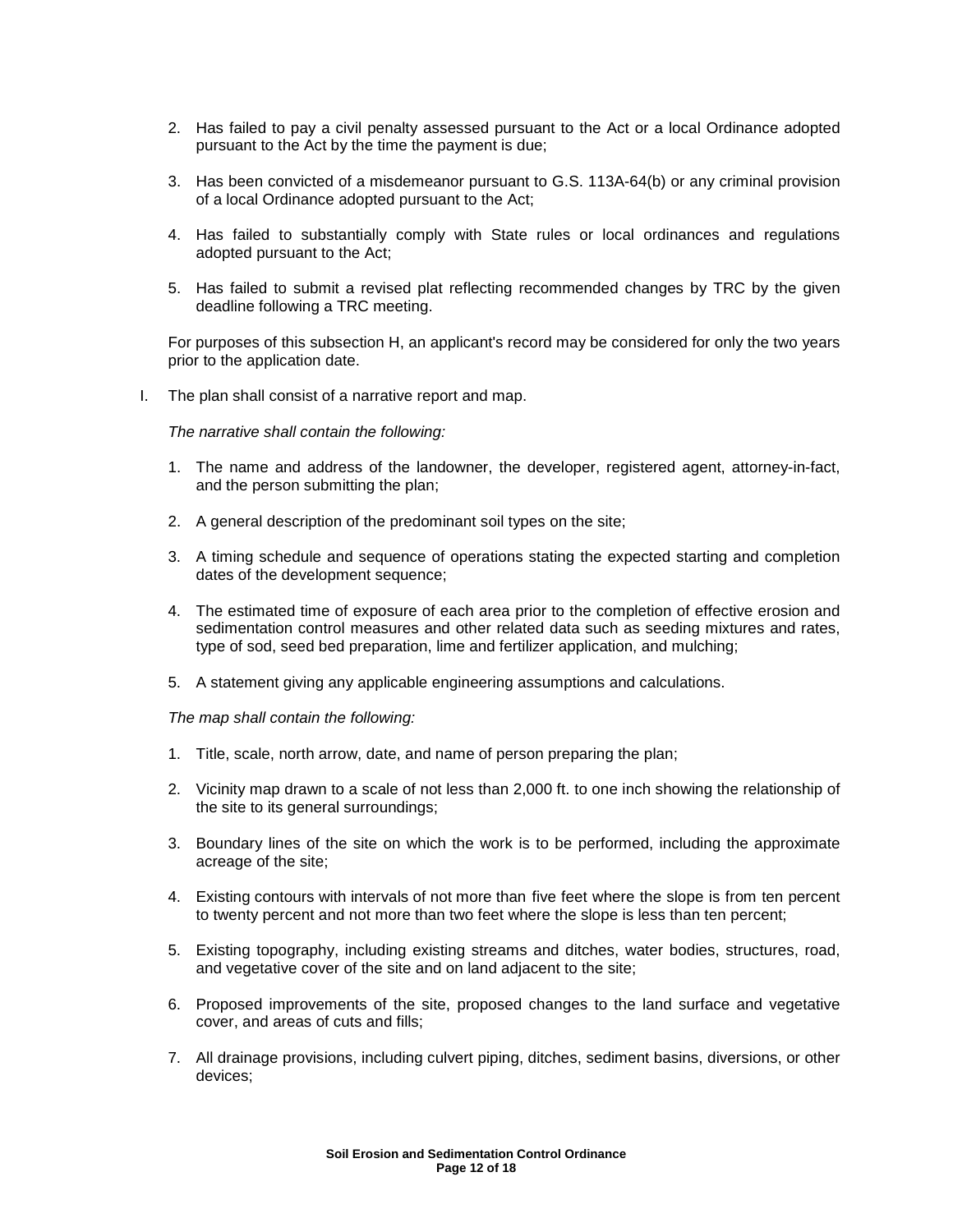- 8. Vegetative and nonvegetative protection measures, including paving, riprap, and walls to be constructed in connection with the proposed work;
- 9. Facilities for erosion control during construction and during the life of the facility.
- 10. Description of Riparian Buffer Zones
- 11. Map legend clarifying symbols and abbreviations.
- 12. Applicable Parcel Number(s) of site
- J. Application for amendment of an erosion control plan in written and/or graphic form may be made at any time under the same conditions as the original application. Until such time as said amendment is approved by the County of Pitt, the land-disturbing activity shall not proceed except in accordance with the erosion control plan as originally approved.
- K. Any person engaged in land-disturbing activity who fails to file a plan in accordance with this Ordinance, or who conducts a land-disturbing activity except in accordance with provisions of an approved plan, shall be deemed in violation of this article.
- L. An erosion control plan shall expire three years following the date of approval, if no land-disturbing activity has been undertaken.
- M. Self-Inspections. The landowner, the financially responsible party, or the landowner's or the financially responsible party's agent shall perform an inspection of the area covered by the plan after each phase of the plan has been completed and after establishment of temporary ground cover in accordance with G.S. 113A-57(2). The person who performs the inspection shall maintain and make available a record of the inspection at the site of the land-disturbing activity. The record shall set out any significant deviation from the approved erosion control plan, identify any measures that may be required to correct the deviation, and document the completion of those measures. The record shall be maintained until permanent ground cover has been established as required by the approved erosion and sedimentation control plan. The inspections required by this subsection shall be in addition to inspections required by G.S. 113A-61.1.

Where inspections are required by G.S. 113A-54.1(e), the following apply:

- (i) The person who performs the inspection shall make a record of the site inspection by documenting the following items:
	- (a) all of the erosion and sedimentation control measures, practices and devices, as called for in a construction sequence consistent with the approved erosion and sedimentation control plan, including but not limited to sedimentation control basins, sedimentation traps, sedimentation ponds, rock dams, temporary diversions, temporary slope drains, rock check dams, sediment fence or barriers, all forms of inlet protection, storm drainage facilities, energy dissipaters, and stabilization methods of open channels, have initially been installed and do not significantly deviate (as defined in Sub-item (1)(e) of this Rule) from the locations, dimensions and relative elevations shown on the approved erosion and sedimentation plan. Such documentation shall be accomplished by initialing and dating each measure or practice shown on a copy of the approved erosion and sedimentation control plan or by completing, dating and signing an inspection report that lists each measure, practice or device shown on the approved erosion and sedimentation control plan. This documentation is required only upon the initial installation of the erosion and sedimentation control measures, practices and devices as set forth by the approved erosion and sedimentation control plan or if the measures, practices and devices are modified after initial installation;
	- (b) the completion of any phase of grading for all graded slopes and fills shown on the approved erosion and sedimentation control plan, specifically noting the location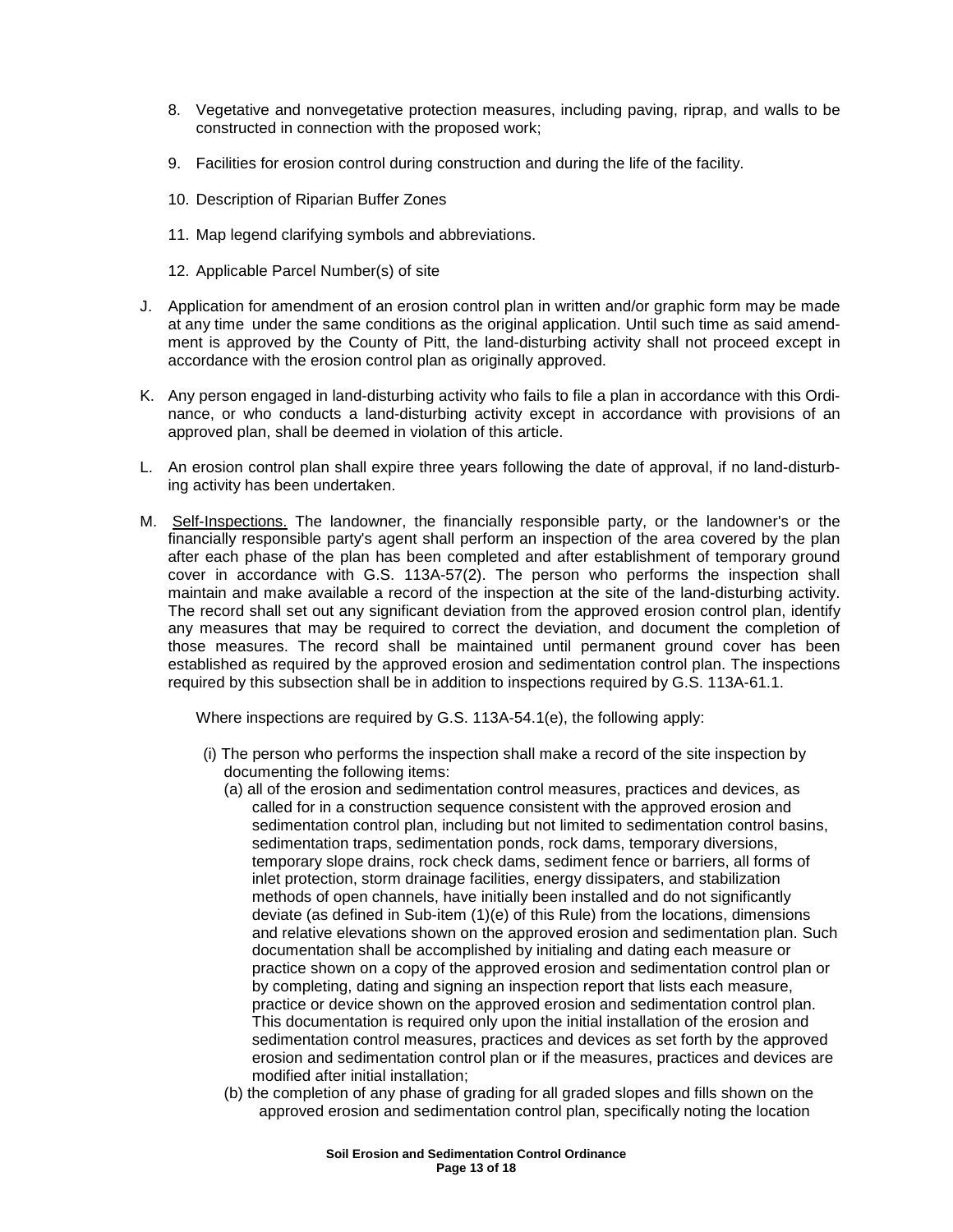and condition of the graded slopes and fills. Such documentation shall be accomplished by initialing and dating a copy of the approved erosion and sedimentation control plan or by completing, dating and signing an inspection report;

- (c) the location of temporary or permanent ground cover, and that the installation of the ground cover does not significantly deviate (as defined in Sub-item (1)(e) of this Rule) from the approved erosion and sedimentation control plan. Such documentation shall be accomplished by initialing and dating a copy of the approved erosion and sedimentation control plan or by completing, dating and signing an inspection report;
- (d) that maintenance and repair requirements for all temporary and permanent erosion and sedimentation control measures, practices and devices have been performed. Such documentation shall be accomplished by completing, dating and signing an inspection report (the general storm water permit monitoring form may be used to verify the maintenance and repair requirements); and
- (e) any significant deviations from the approved erosion and sedimentation control plan, corrective actions required to correct the deviation and completion of the corrective actions. Such documentation shall be accomplished by initialing and dating a copy of the approved erosion and sedimentation control plan or by completing, dating and signing an inspection report. A significant deviation means an omission, alteration or relocation of an erosion or sedimentation control measure that prevents the measure from performing as intended.
- (ii) The documentation, whether on a copy of the approved erosion and sedimentation control plan or an inspection report, shall include the name, address, affiliation, telephone number, and signature of the person conducting the inspection and the date of the inspection. Any relevant licenses and certifications may also be included. Any documentation of inspections that occur on a copy of the approved erosion and sedimentation control plan shall occur on a single copy of the plan and that plan shall be made available on the site. Any inspection reports shall also be made available on the site.
- (iii) The inspection shall be performed during or after each of the following phases of a plan:
	- (a) installation of perimeter erosion and sediment control measures;
	- (b) clearing and grubbing of existing ground cover;
	- (c) completion of any phase of grading of slopes or fills that requires provision of temporary or permanent ground cover pursuant to G.S. 113A-57(2);
	- (d) completion of storm drainage facilities;
	- (e) completion of construction or development; and
	- (f) quarterly until the establishment of permanent ground cover sufficient to restrain erosion or until the financially responsible party has conveyed ownership or control of the tract of land for which the erosion and sedimentation control plan has been approved and the agency that approved the plan has been notified. If the financially responsible party has conveyed ownership or control of the tract of land for which the erosion and sedimentation control plan has been approved, the new owner or person in control shall conduct and document inspections quarterly until the establishment of permanent ground cover sufficient to restrain erosion.

### **Section 21. Appeals**

- A. Except as provided in Subsection B herein below, the appeal of a disapproval or approval with modifications of a plan shall be governed by the following provisions:
	- 1. The disapproval or modification of any proposed erosion control plan by the County of Pitt shall entitle the person submitting the plan to a public hearing if such person submits written demand to the County Planning Director for a hearing within 15 days after receipt of written notice of disapproval or modification.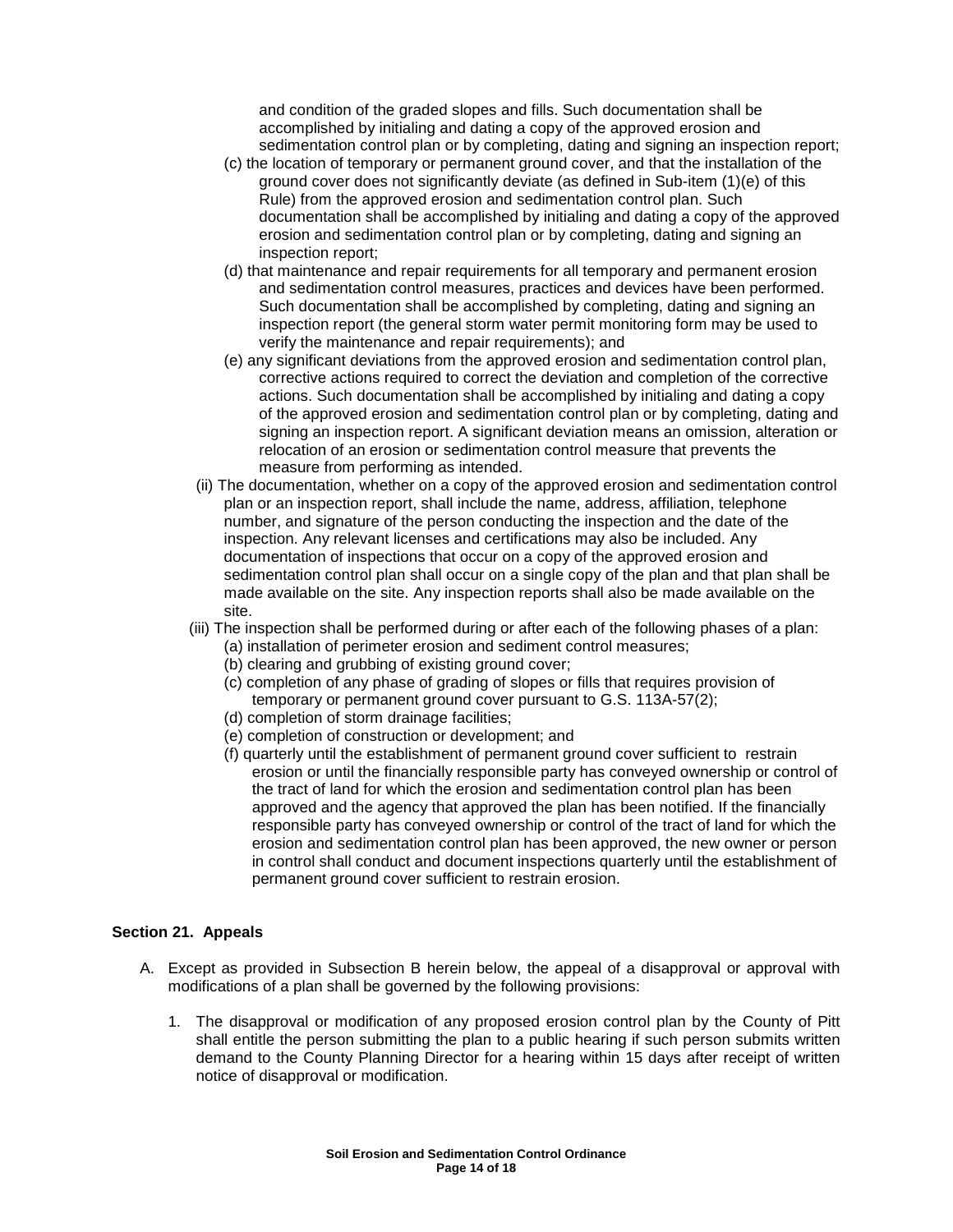- 2. Hearings held pursuant to this section shall be conducted by the Pitt County Board of Adjustment at their next regularly scheduled meeting after the date of the appeal or request for a hearing.
- 3. The Pitt County Board of Adjustment will render their final decision on any erosion control plan upon which a hearing is requested within 30 days of receipt of the recommendations from the agency conducting the hearing.
- 4. If the Board of Adjustment upholds the disapproval or modification of a proposed soil erosion and sedimentation control plan following the hearing, the person submitting the plan shall then be entitled to appeal the local government's decision to the North Carolina Sedimentation Control Commission as provided in Section 113A-61(C) of the General Statutes and Title 15A NCAC 4B .0018(d).
- B. In the event that an erosion control plan is disapproved pursuant to Section 20-H of this Ordinance, the County of Pitt shall notify the Director of the Division of Energy, Mineral, and Land Resources of such disapproval within 10 days. The County of Pitt shall advise the applicant and the Director in writing as to the specific reasons that the plan was disapproved. The applicant may appeal the County of Pitt disapproval of the plan pursuant to Section 20-H of this Ordinance directly to the Commission.

# **Section 22. Inspections and Investigations**

- A. Agents, officials, or other qualified persons authorized by the County of Pitt will periodically inspect the sites of land-disturbing activities to ensure compliance with the Act, this Ordinance, or rules or orders adopted or issued pursuant to this Ordinance, and to determine whether the measures required in the plan are effective in controlling erosion and sediment resulting from land-disturbing activity. Notice of the right to inspect shall be included in the certificate of approval of each erosion control plan.
- B. No person shall willfully resist, delay, or obstruct an authorized representative, employee, or agent of the County of Pitt, while that person is inspecting or attempting to inspect a land-disturbing activity under this Section.
- C. If, it is determined that a person engaged in land-disturbing activity has failed to comply with the Act, this Ordinance, or rules, or orders adopted or issued pursuant to this Ordinance, a notice of violation shall be served upon that person. The notice may be served by any means authorized under GS 1A-1, Rule 4. The notice shall specify a date by which the person must comply with the Act, or this Ordinance, or rules, or orders adopted pursuant to this Ordinance. However, no time period for compliance need be given for failure to submit an erosion control plan for approval or for obstructing, hampering or interfering with an authorized representative while in the process of carrying out his official duties. Any person who fails to comply within the time specified is subject to the civil and criminal penalties provided in this Ordinance.
- D. The County of Pitt shall also have the power to conduct such investigations as it may reasonably deem necessary to carry out its duties as prescribed in this Ordinance and for this purpose to enter at reasonable times upon any property, public or private, for the purpose of investigating and inspecting the site or any land disturbing activities.
- E. The County of Pitt shall also have the power to require written statements, or the filing of reports under oath, with respect to pertinent questions relating to land-disturbing activities.

### **Section 23. Penalties**

A. Civil Penalties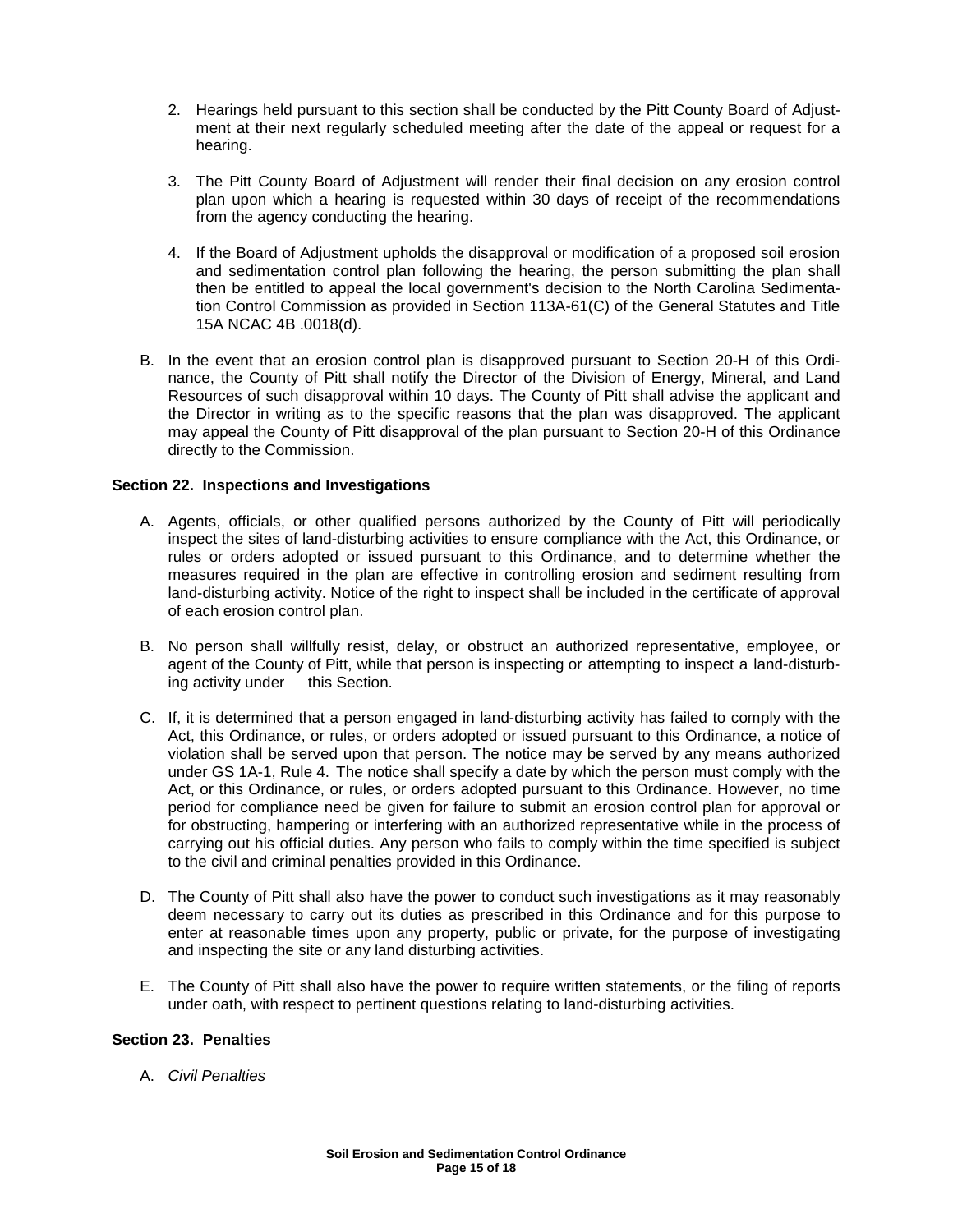- 1. Any person who violates any of the provisions of this Ordinance, or rules or orders adopted or issued pursuant to this Ordinance, or who initiates or continues a land-disturbing activity for which an erosion control plan is required except in accordance with the terms, conditions, and provisions of an approved plan, is subject to a civil penalty. The maximum civil penalty for a violation, other than a violation of a stop-work order issued under G.S. 113A-65.1, is five thousand dollars (\$5,000.00). The maximum civil penalty for a violation of a stop-work order is five thousand dollars (\$5,000.00). No penalty shall be assessed until the person alleged to be in violation has been notified of the violation pursuant to Section 22-C of this Ordinance. If, after the allotted time period has expired, the violator has not completed corrective action, a civil penalty may be assessed from the first day the violation is detected. However, no time period for compliance need be given for or for obstructing, hampering or interfering with an authorized representative while in the process of carrying out his official duties. Each day of continuing violation shall constitute a separate violation.
- 2. The Technical Review Committee (TRC) shall determine the amount of the civil penalty to be assessed under this subsection and shall notify the person who is assessed the civil penalty of the amount of the penalty and the reason for assessing the penalty. In determining the amount of the penalty, the committee shall consider the following criteria:
	- a. Severity of the Violation;
	- b. Degree and extent of harm;
	- c. Type of violation;
	- d. Duration;
	- e. Cause;
	- f. Extent of any off-site damage which may have resulted;
	- g. Effectiveness of action taken by violator;
	- h. Adherence to plan submitted by violator;
	- i. Effectiveness of plan submitted by violator;
	- j. Cost of rectifying any damage;
	- k. The violator's previous record in complying with the rules of the commission;
	- l. Estimated cost of installing and/ or maintaining corrective sediment control measures;
	- m. Staff investigative costs;
- 3. The Notice of Assessment shall be served by any means authorized under Section 22-C, and shall direct the violator to either pay the assessment or appeal the assessment, within 30 days after receipt of the notice of assessment, by written demand. The civil penalty appeal shall be conducted by the Board of Adjustment within (30) days after the date of receipt of the written demand. The Board of Adjustment shall render its final decision on the civil penalty within (30) days of consideration of the appeal. Appeal from the final decision of the Board of Adjustment shall be to the Superior Court of the county where the violation occurred, or the location of the violator's residence or principal place of business.
- 4. If payment is not received within 30 days after demand for payment is made, the County of Pitt may institute a civil action to recover the amount of the assessment. The civil action may be brought in the Superior Court of the county where the violation occurred, or the violator's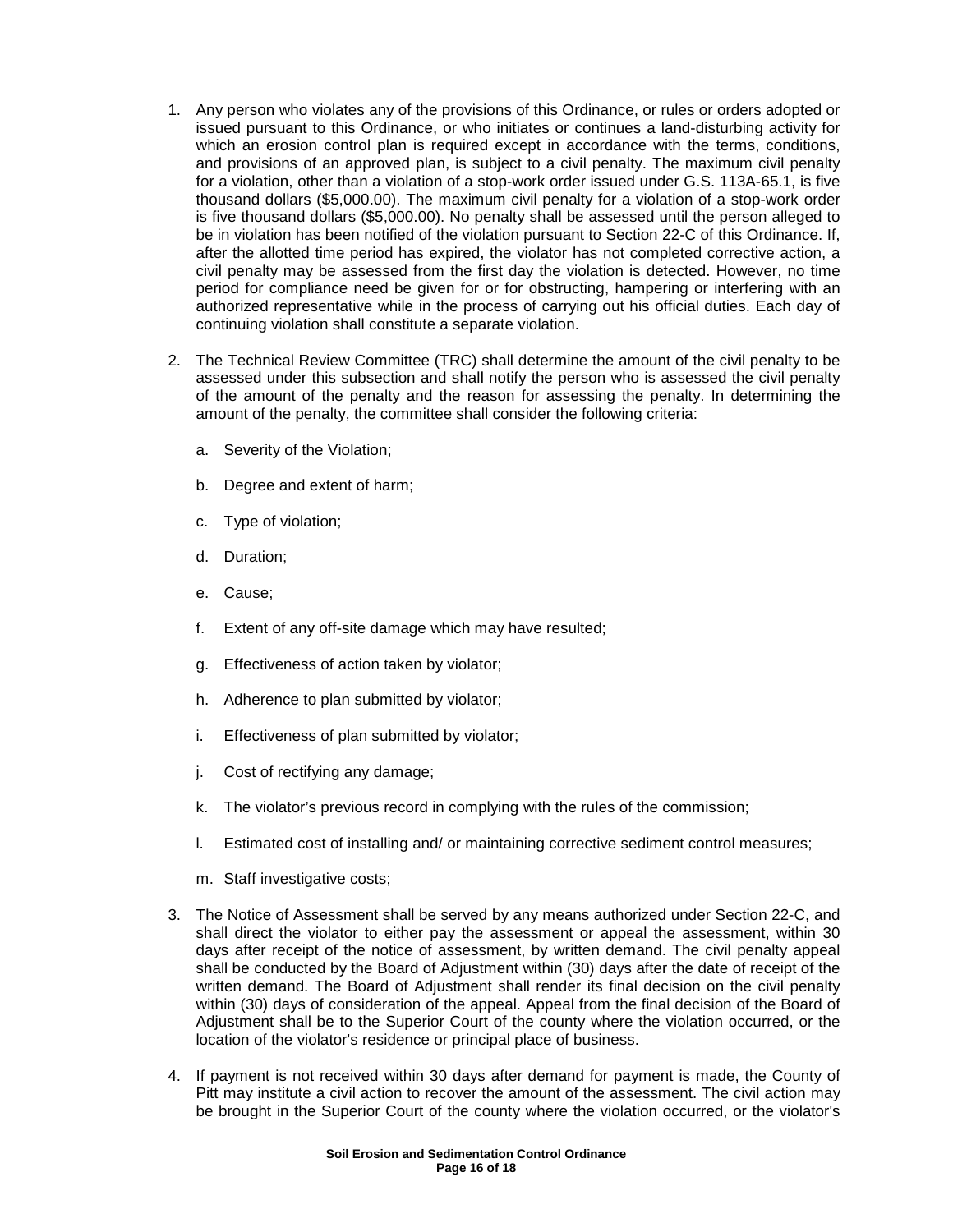residence or principal place of business is located. Such civil actions must be filed within three (3) years of the date the assessment was due. An assessment that is not contested is due when the violator is served with a notice of assessment. An assessment that is contested is due at the conclusion of the administrative and judicial review of the assessment.

- 5. Civil penalties collected pursuant to this Ordinance shall be credited to the general fund of the local government as nontax revenue.
- B. Criminal Penalties. Any person who knowingly or willfully violates any provision of this Ordinance, or rule or order adopted or issued pursuant to this Ordinance, or who knowingly or willfully initiates or continues a land-disturbing activity for which an erosion control plan is required except in accordance with the terms, conditions, and provisions of an approved plan, shall be guilty of a Class 2 misdemeanor which may include a fine not to exceed \$5,000.

#### **Section 24. Injunctive Relief**

- A. Whenever the County of Pitt has reasonable cause to believe that any person is violating or threatening to violate this Ordinance or any rule or order adopted or issued pursuant to this Ordinance, or any term, condition, or provision of an approved erosion control plan, it may, either before or after the institution of any other action or proceeding authorized by this Ordinance, institute a civil action in the name of the County of Pitt for injunctive relief to restrain the violation or threatened violation. The action shall be brought in the Superior Court of Pitt County.
- B. Upon determination by a court that an alleged violation is occurring or is threatened, the court shall enter any order or judgment that is necessary to abate the violation to ensure that restoration is performed, or to prevent the threatened violation. The institution of an action for injunctive relief under this Section shall not relieve any party to the proceedings from any civil or criminal penalty prescribed for violations of this Ordinance.

### **Section 25. Restoration of Areas Affected by Failure to Comply**

The County of Pitt may require a person who engaged in a land-disturbing activity and failed to retain sediment generated by the activity, as required by G.S. 113A-57(3), to restore the waters and land affected by the failure so as to minimize the detrimental effects of the resulting pollution by sedimentation. This authority is in addition to any other civil or criminal penalty or injunctive relief authorized under this Ordinance.